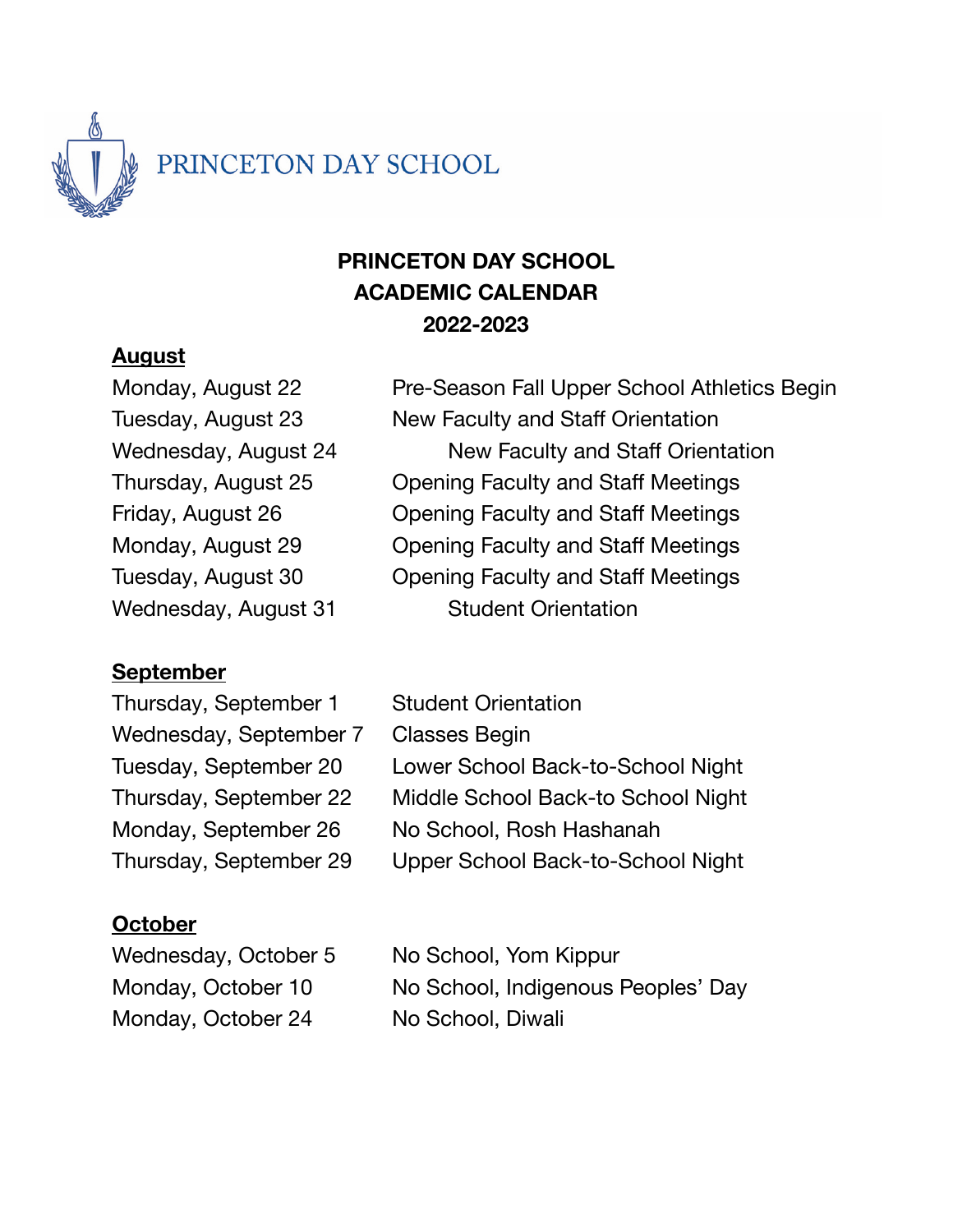# **November**

| Wednesday, November 9             | MS & US Teacher Conferences<br>(No School-MS & US)            |
|-----------------------------------|---------------------------------------------------------------|
| Thursday, November 10             | LS, MS & US Teacher Conferences<br>(No School)                |
| Friday, November 11               | LS, MS & US Teacher Conferences<br>(No School)                |
| Tuesday, November 22<br>dismissal | Thanksgiving Break begins after                               |
| Monday, November 28               | PreK-12 Classes Resume                                        |
| <b>December</b>                   |                                                               |
| Friday, December 16               | Winter Break begins after dismissal                           |
| <u>January</u>                    |                                                               |
| Tuesday, January 3                | PreK-12 Classes Resume                                        |
| Monday, January 16                | No School, Martin Luther King Jr. Day                         |
| <u>February</u>                   |                                                               |
| Friday, February 17               | No School, Presidents' Day Weekend                            |
| Monday, February 20               | No School, Presidents' Day Weekend                            |
| <u>March</u>                      |                                                               |
| Friday, March 10                  | Spring Break begins after dismissal                           |
| Monday, March 27                  | PreK-12 Classes Resume                                        |
| <u>April</u>                      |                                                               |
| Thursday, April 6                 | <b>Lower School Teacher Conferences</b><br>(No School for LS) |
| Friday, April 7                   | No School, Good Friday                                        |
|                                   |                                                               |

## **May**